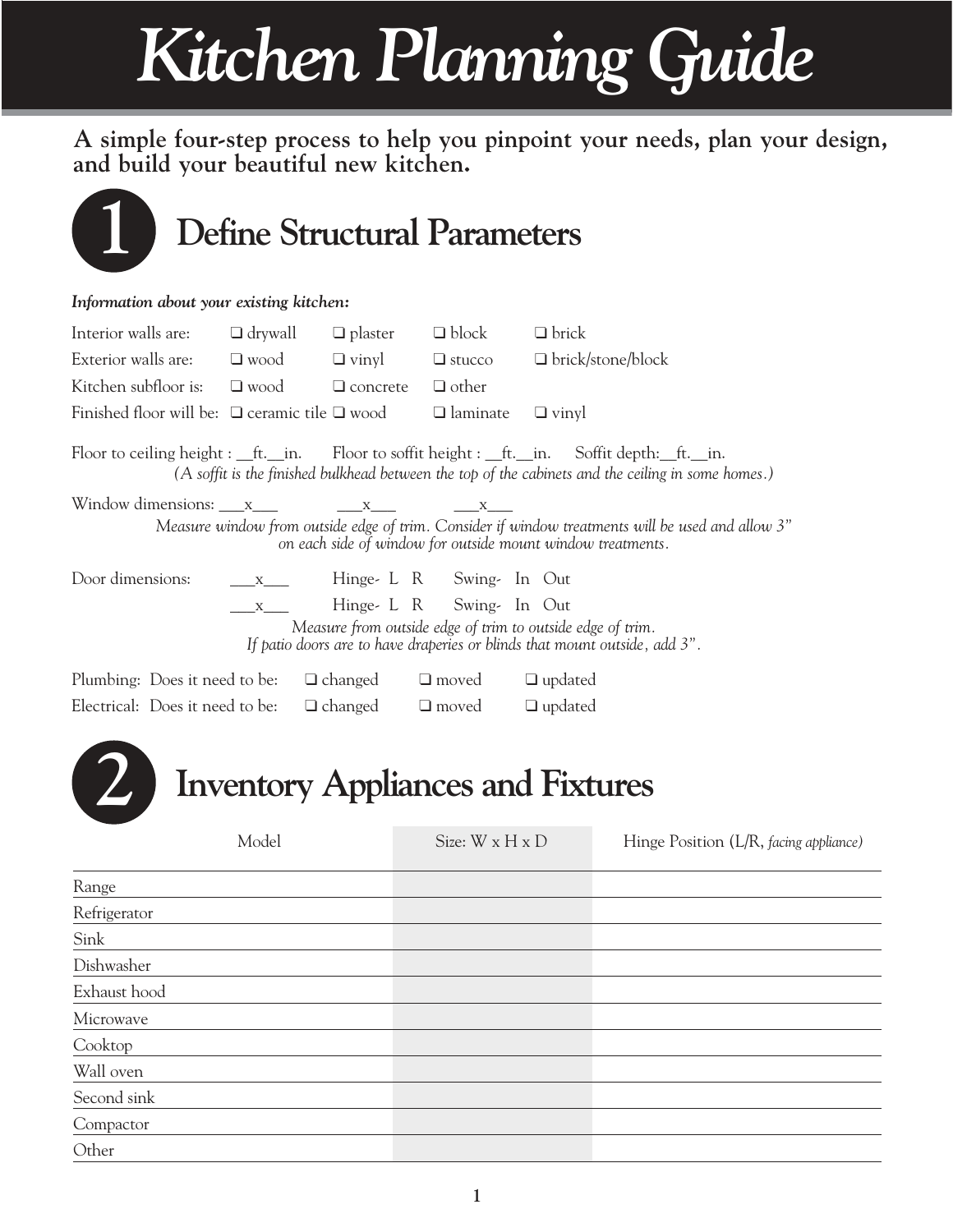## **3 Drawing Your Floor Plan to Scale**

The most common and efficient kitchens usually use either an L-Shape or a U-Shape design. The L-Shape is a popular shape because it makes good use of limited space.

A good rule for the counter space is 12" to 15" of landing area around the range, refrigerator and microwave, with 24" to 36" on either side of the sink. An island in the center of the kitchen can offer uninterrupted space that all work areas can share.

Try to route traffic around or away from the work stations to avoid congestion. Make your kitchen as functional as possible. Shown below is an example of an L-Shape design that shows you the dimensions as well as the item codes that are needed to specify your cabinetry.



**Types of Kitchen Floor Plans**

- **Straight** With all the work area on one wall, this is an inefficient layout.
- **Corridor** This layout is efficient when there are just one or two cooks in the kitchen.
- **L-Shape** This common layout makes good use of limited space.
- **U-Shape** This ideal design provides an efficient work pattern with ample room for cabinets and countertops.

#### Next, measure all windows and doors. Mark width from outside of trim to outside of trim. Mark which way each door swings, extending a line from the hinge side.

Continue working clockwise, recording all measurements of the room, marking locations and dimensions of doors, windows, archways, ducts to outside and other"breaks." Indicate which are exterior walls. Then mark locations of electrical outlets, light switches and light fixtures in the cabinetry installation area. Jot down the overall length of walls, height of the room and distance of every item from the floor, like outlets, switches, ledges and soffits.

Next, study the cabinets in this book and select your dream styles, noting dimensions. Sketch cabinetry in your plan, as appropriate.

- You will need 40" below windows and electrical wall outlets to fit new base cabinets, countertop and a 4" backsplash.
- A soffit is the bulkhead between the ceiling and the top of the cabinets in some homes. Distance from floor to soffit should be at least 84". Allow 1/4" more if you install an 84" tall cabinet. Depth may vary. Normal depth is 13" (1" deeper than a wall cabinet).
- If you do not have soffits, an extra-high 42" wall cabinet may be used, or leave the space above the wall cabinet open. Continue adding your desired cabinets, appliances and work station dimensions as appropriate. Your sales associate can check your final plans for accuracy before ordering.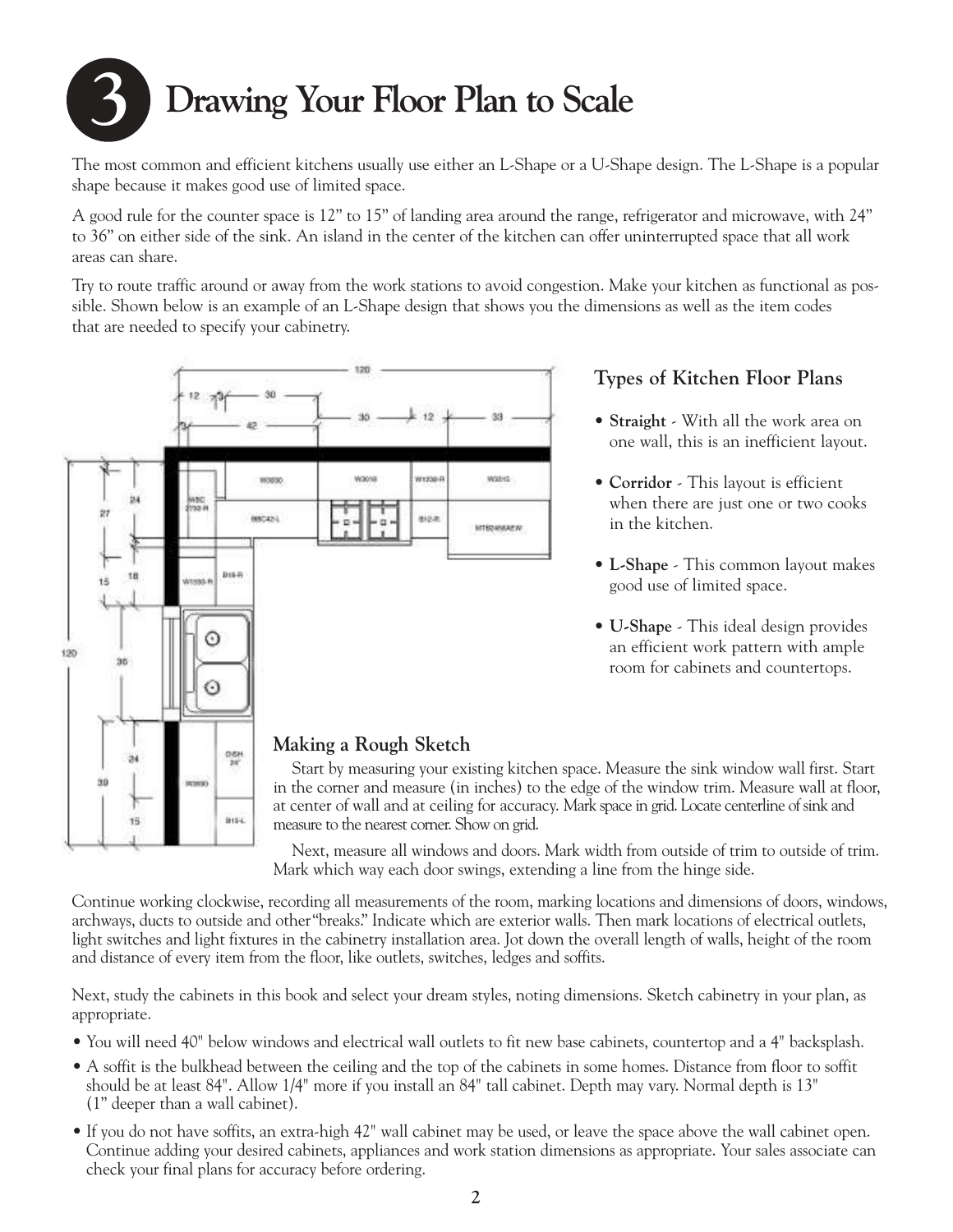

### **How to Order**

**Cabinets are labeled by type, width, height and depth. Determine the cabinetry you want for your new kitchen, consult your sales associate for details, then order your new kitchen!**

| • Cabinet Depth    | If a set of numbers proceeds the cabinet type, it refers to the cabinet depth,<br>in this example 24."                                                                                                                                                          |
|--------------------|-----------------------------------------------------------------------------------------------------------------------------------------------------------------------------------------------------------------------------------------------------------------|
| • Cabinet Type     | Letters at the beginning of the order code refer to the type of cabinet, i.e.<br>$W =$ Wall, $B =$ Base, $U =$ Utility, $V =$ Vanity.                                                                                                                           |
| • Cabinet Width    | The first number or pair of numbers after the letters refers to width of cabinet,<br>24" in this example.                                                                                                                                                       |
| • Cabinet Height   | The second pair of numbers in the order code is the cabinet height, 24" in this example.                                                                                                                                                                        |
| • Special Features | If the order code has letters following the set of numbers, they indicate a special fea-<br>ture, B for butt doors in this example.<br>(Butt door cabinets feature no center structural frame piece behind doors, allowing eas-<br>ier access to stored items.) |
| • Door Hinging     | Some order codes have "L" or "R" after it, indicating optional left/right hinging,<br>or optional left/right angles on angled cabinets.                                                                                                                         |



### *List the cabinetry you want for your new kitchen here.*

|  | <b>Wall Cabinets</b> |  |
|--|----------------------|--|
|--|----------------------|--|

**24W2424B (example)**

Base Cabinets

Special Cabinets

### **Congratulations!**

You are well on your way to a new kitchen! Your sales associate can be invaluable in double checking your plans and dimensions. They can also make design suggestions that will complement your lifestyle, alert you to design issues, and provide specific cabinet details.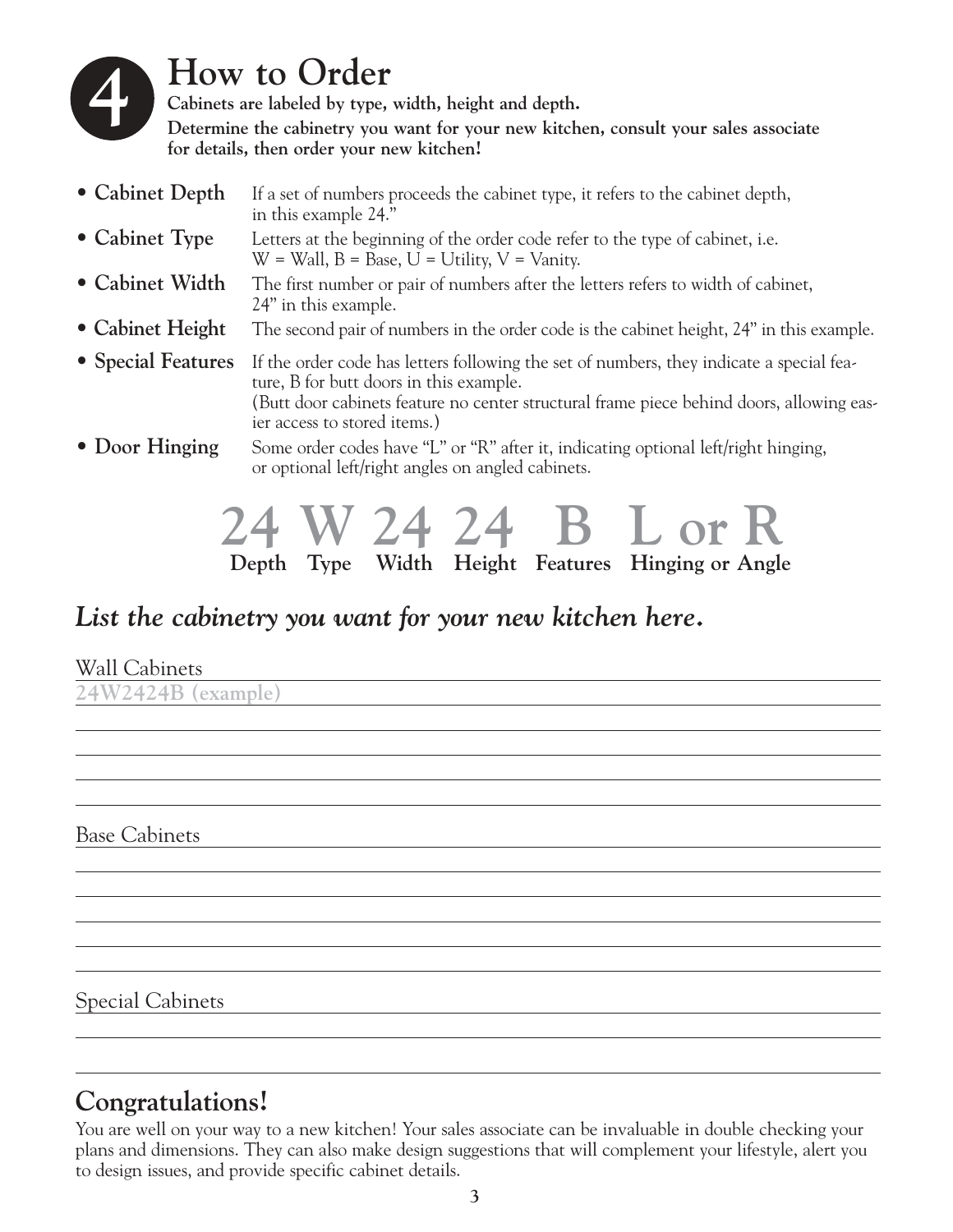## Use this grid to draw your rough sketch.